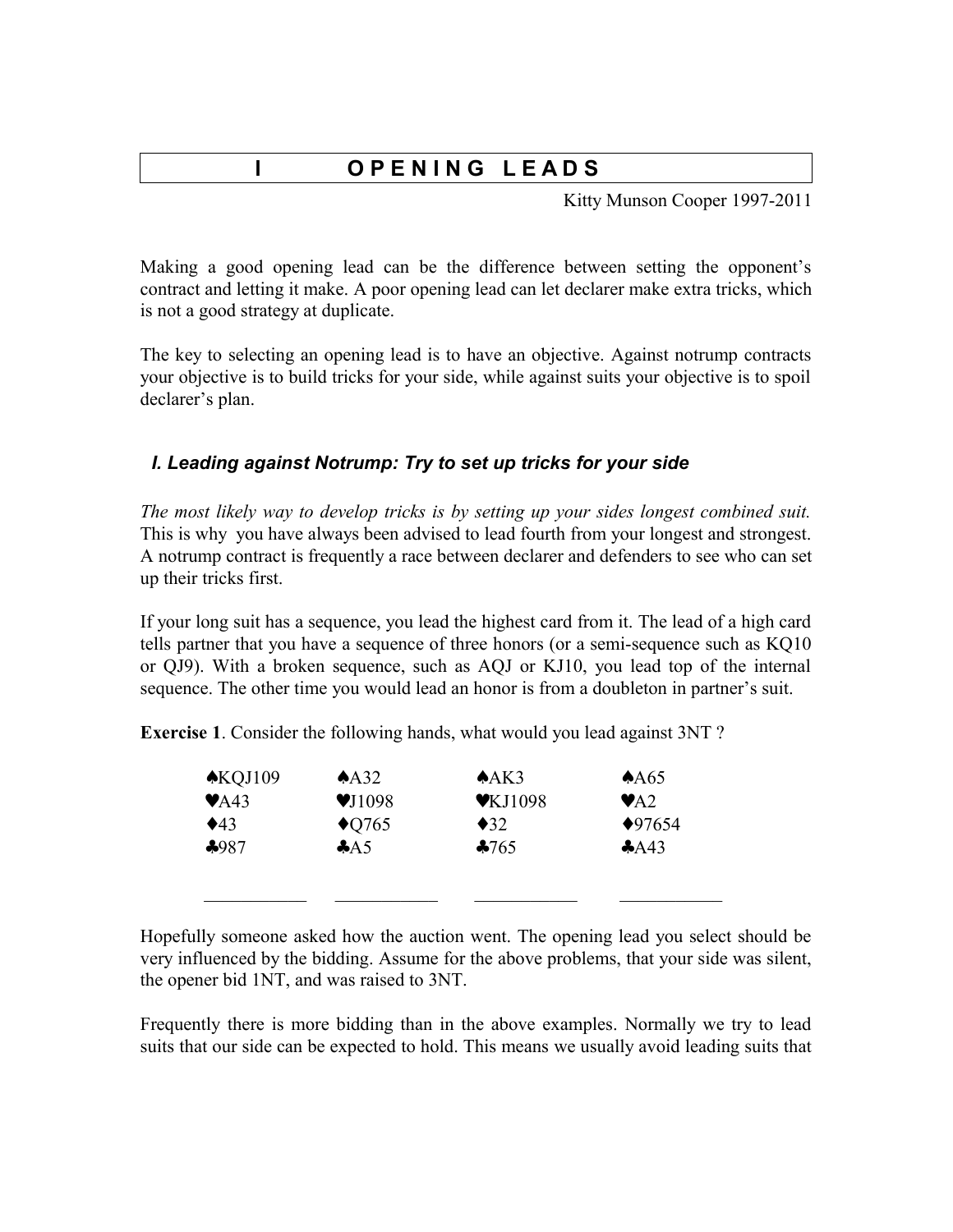the opponents have bid or implied in the bidding, particularly declarer's suit. Remember, the objective is to lead our side's most likely suit for developing tricks.

A set of guidelines for finding our best suit against a NT contract are, in priority order:

- 1. *If partner has bid a suit, lead it.*
- 2. **Lead our own longest and strongest suit**, if the opponents haven't bid it.
- 3. **Lead an unbid suit** if our side was quiet.
- 4. **Lead dummy's second suit**, especially if we are short in it (2 or 3 cards) so that partner may have strength in that suit over the dummy.

There are some obvious exceptions to these guidelines:

- If partner has opened one of a minor, lead a good long suit of your own.
- If you have a superb suit with four or five honors in sequence, lead it even if the opponents have bid it (e.g. KQJ109).

**Exercise 2.** See if you lead the same card from the following hand on the four different auctions shown, your side is quiet and the opponents bids as follows:

|                                                                                         | А.  |     | נש, |       | ru. |     | W,  |     |  |
|-----------------------------------------------------------------------------------------|-----|-----|-----|-------|-----|-----|-----|-----|--|
|                                                                                         | 1NT | 3NT | 1NT | $2 -$ |     | l ⋒ |     | ♥   |  |
| $\begin{array}{c} \n\blacktriangle \text{QJ98} \\ \blacktriangledown 1095\n\end{array}$ |     |     | 2♥  | 3NT   | 1NT | 3NT | ∐ ⊕ | 2NT |  |
| $\star$ K1085                                                                           |     |     |     |       |     |     | 3NT |     |  |
| $\clubsuit$ J3                                                                          |     |     |     |       |     |     |     |     |  |

**Exercise 3**. Lead from these hands

| <b>A.</b>                                 |                    |     |      | B.                                                |                   |      |      |                                                                            |      |            |      |  |
|-------------------------------------------|--------------------|-----|------|---------------------------------------------------|-------------------|------|------|----------------------------------------------------------------------------|------|------------|------|--|
| $1 -$                                     | $1\vee$            | 1Ѧ  | Pass | ] ♥                                               | Pass              | 1∧   | Pass | II ♦                                                                       | Pass | $1\bullet$ | Pass |  |
| $2 -$                                     | Pass               | 2NT | Pass | 2÷                                                | Pass              | 2NT  | Pass | 2÷                                                                         | Pass | 2NT        | Pass |  |
| Pass                                      | Pass               |     |      | 3NT                                               | Pass              | Pass | Pass | 3NT                                                                        | Pass | Pass       | Pass |  |
| $*987$<br>$\blacktriangledown$ 102<br>J54 | $\triangle$ QJ1096 |     |      | $\blacktriangledown$ 4<br>$\triangle$ K63<br>A953 | $\triangle$ K1065 |      |      | $\triangle Q4$<br>$\blacktriangledown$ KQJ108<br>$\triangle$ K43<br>$-732$ |      |            |      |  |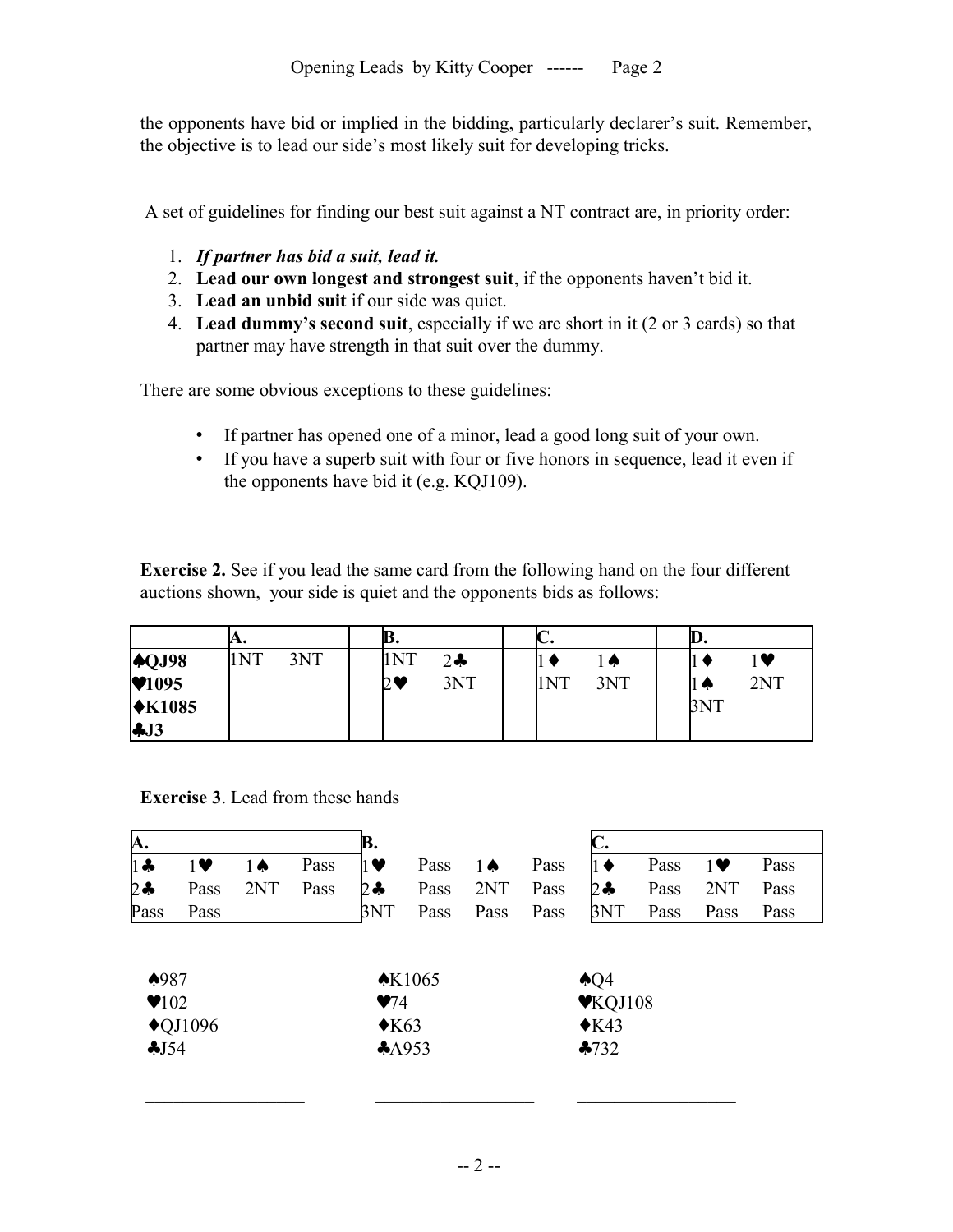## *II. Against suit contracts, spoil declarer's plan with your lead*

Listen to the bidding and look at your own hand. Try to imagine what dummy will look like and how declarer is planning to take tricks.

Figure out the approximate number of points that the opponents have (include their hesitations in this calculation). Add your points to theirs and subtract that total from forty; this gives you partner's approximate high card point holding.

- **Did partner suggest a lead by bidding a suit or doubling?**
	- Oblige your partner unless you have a strong reason to do otherwise.
- **Do you have 4 or more trumps ?**
	- Lead your longest and strongest suit if you can make declarer ruff twice you will usually have more trumps than she and control of the hand.
- **Is dummy coming down with a strong side suit ?**
	- Make an active lead: lead an ace or from a king in a side suit, cash whatever winners your side has quickly before they go away on dummy's suit.
- **Can you possibly get a ruff ?** 
	- Lead your singleton or doubleton (especially if you have a high trump honor to get in with before trump are drawn and then maybe you can put partner in to give you a ruff).This is not a good lead when partner is known to be very weak.
- **Is declarer planning to take ruffs in dummy ?**
	- Lead a trump.
- **Is dummy going to be weak ?**
	- Make a passive lead, don't help declarer by leading from an honor. Lead from a sequence or maybe lead a trump.
- **Have they bid three suits and finally agreed on one ?**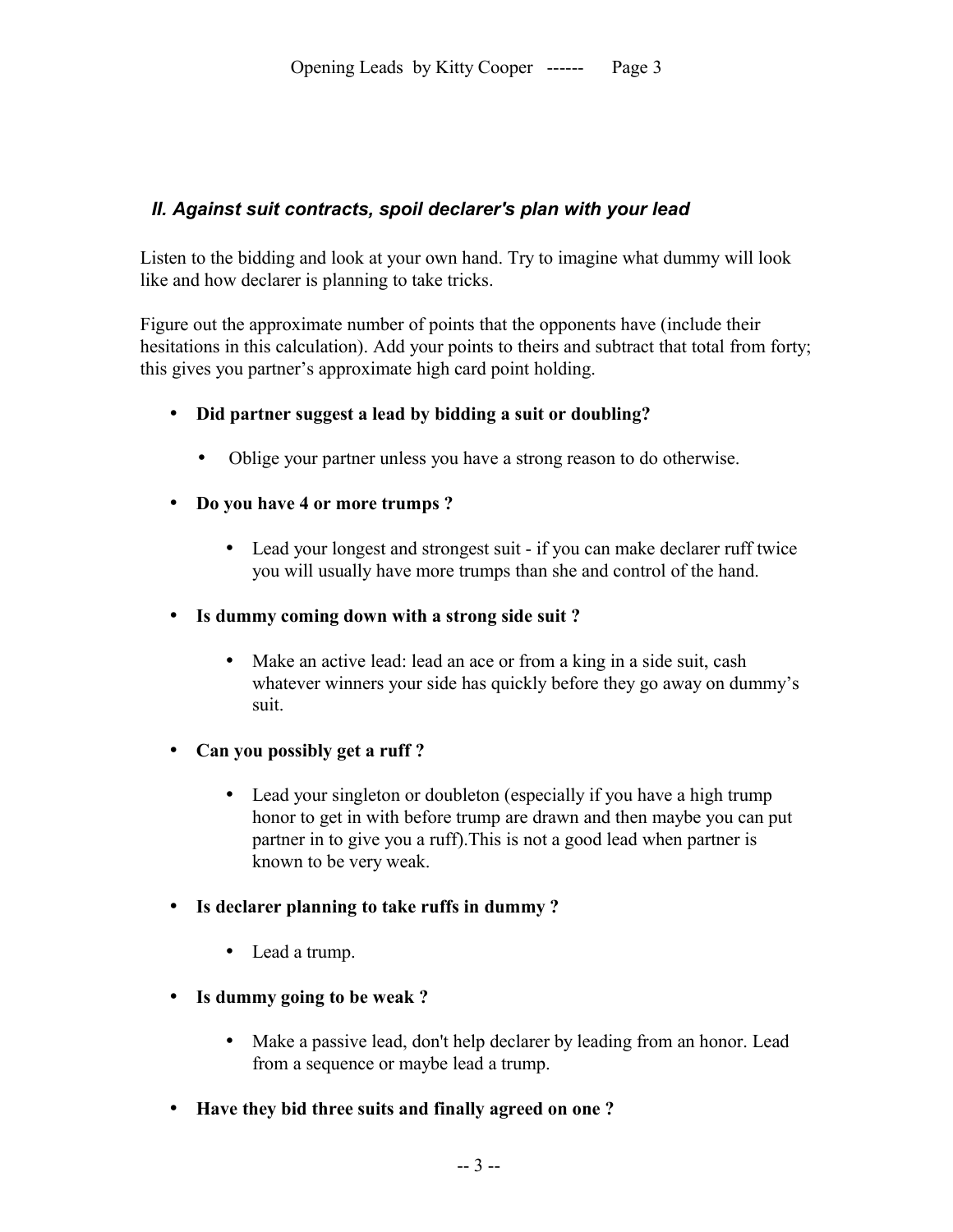Probably you should lead the fourth suit to cash those winners, but if their trump fit is good, and neither side suit is running, then a trump is the right lead (look at your hand).

#### *III. Which card do you lead ?*

| versus Notrump                    | versus suits           |
|-----------------------------------|------------------------|
|                                   |                        |
| $\mathbf{X} \mathbf{X}$           | XX                     |
| $\overline{\mathbf{H}}\mathbf{x}$ | $\mathbf{H}\mathbf{x}$ |
| <b>XXX</b>                        | <b>XXX</b>             |
| <b>Hxx</b>                        | <b>Hxx</b>             |
| <b>XXXX</b>                       | XXXX                   |
| <b>XXXXX</b>                      | XXXXX                  |
| <b>Hxxx</b>                       | <b>Hxxx</b>            |
| $HHxx$ +                          | <b>HHxx</b>            |
| $HHH(x+)$                         | $HHH(x+)$              |

#### **Leading from a 3 card holding:**

Normally **lead lowest versus suits and highest with three small** ones **versus notrump (**thus lowest from an honor).

This is because *the important message for partner in a suit contract is that you cannot get a ruff*, whereas against NT the message is "I don't really have anything in this suit" or "I have an honor card"

**The exception is when partner has bid the suit,** then you always lead low from three if you have not raised.

When partner has bid a suit, the important information is how many you have. If you have raised partner when she has not shown six or more (so that you are expected to have three or more), then lead low from honor third, but high from three small, even versus a suit. Here the message of a high spot card is "I have 3 small cards in your suit," since you cannot have a doubleton.

#### **When leading from three trump, lead your highest non-honor card**.

That is because traditionally a high low signal in trump says that you have three cards thus still have a trump to ruff with.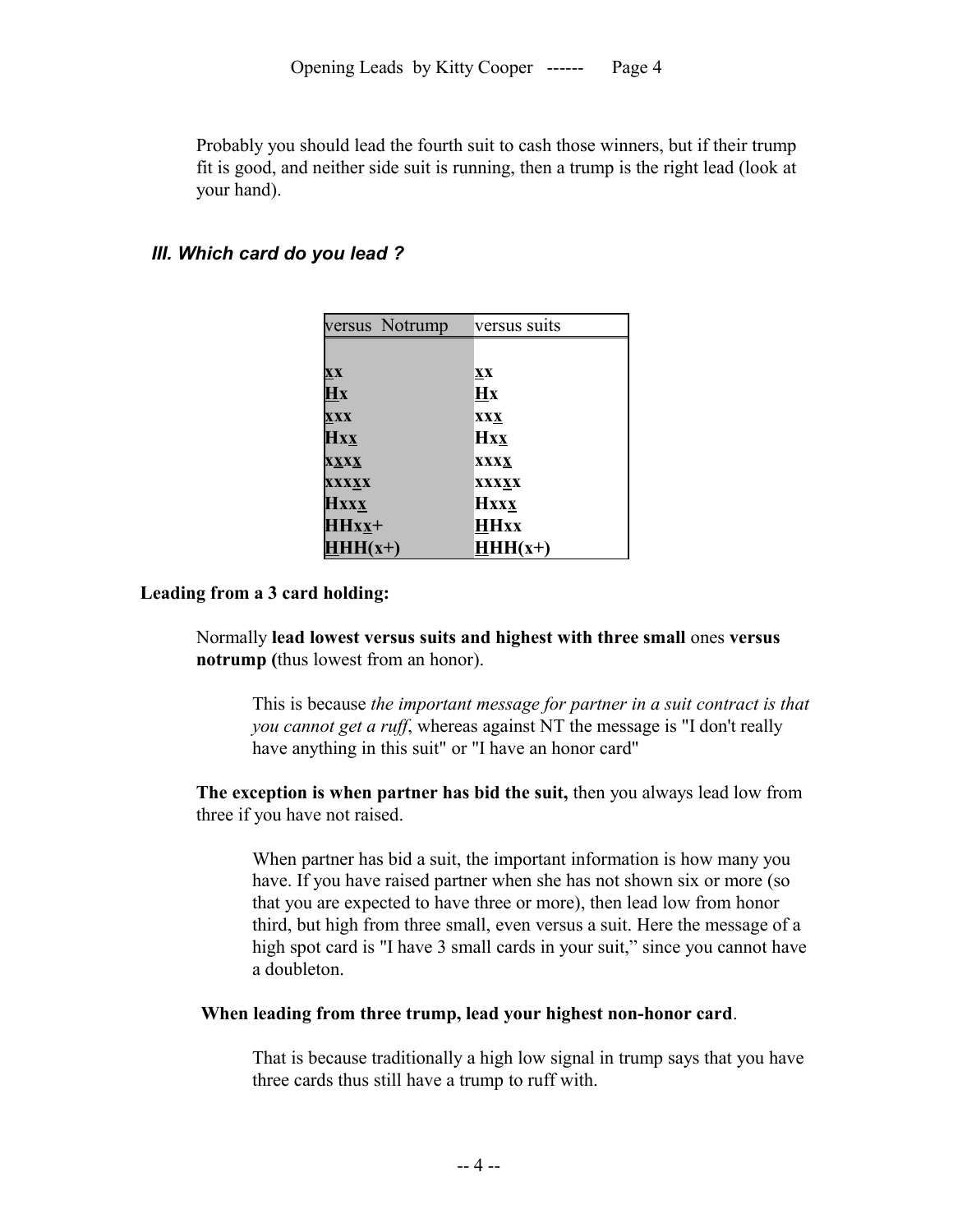**Exercise 3**. Try these problems, given the auction what do you lead ?

| И.        |                       |            | ∼.                   |                              | Ŀ.                                  |
|-----------|-----------------------|------------|----------------------|------------------------------|-------------------------------------|
| 11 Q      | $2\bullet$            | 1NT<br>∥ a | $2\bullet$<br>∐ ♠    | $2\bullet$<br>$1 \spadesuit$ | $2 -$<br>$2\bullet$                 |
| $\beta$ + | $3\blacktriangledown$ | $2 -$      | $3 -$<br>2Ѧ          | $3 \spadesuit$<br>B♥         | $4\blacktriangledown$<br>$2\bullet$ |
| 1♥        |                       |            | 3NT<br>$4\spadesuit$ | И♥                           |                                     |
|           |                       |            |                      |                              |                                     |
|           |                       |            |                      |                              |                                     |

**Exercise 4.** Try leading from these hands:

**Exercise 4.** Lead from these hands

| A.              |                           |                |      | B.                       |      |            |                  |                      |      |               |      |
|-----------------|---------------------------|----------------|------|--------------------------|------|------------|------------------|----------------------|------|---------------|------|
| $1\spadesuit$   | Pass                      | $2 \spadesuit$ | Pass | $\mathbf{1} \bullet$     | Pass | 1NT        | Pass             | 1∧                   | Pass | $3\spadesuit$ | Pass |
| 4ѧ              | Pass                      | Pass           | Pass |                          | Pass | $2\bullet$ | Pass             | 1∧                   | Pass | Pass          | Pass |
|                 |                           |                |      | Pass                     | Pass |            |                  |                      |      |               |      |
| $\triangle 654$ |                           |                |      | A <sub>32</sub>          |      |            |                  | $\triangle$ K54      |      |               |      |
|                 | $\blacktriangledown$ K102 |                |      | $\blacktriangledown$ 982 |      |            |                  | $\blacktriangledown$ |      |               |      |
|                 | $\triangle$ Q1076         |                |      | $\triangleleft 63$       |      |            |                  | $\triangle$ J10963   |      |               |      |
| $*K54$          |                           |                |      | \$Q976                   |      |            | $\clubsuit Q632$ |                      |      |               |      |

| E.                                         |                            |            |      | F.,                                                           |      |               |      |
|--------------------------------------------|----------------------------|------------|------|---------------------------------------------------------------|------|---------------|------|
|                                            | Pass                       | 1NT        | Pass | $1\spadesuit$                                                 | Pass | $3 -$         | Pass |
|                                            | Pass                       | $4\bullet$ | Pass |                                                               | Pass | $4\spadesuit$ | Pass |
|                                            |                            |            |      | Pass                                                          | Pass |               |      |
| $\blacktriangledown 632$<br>$\triangle$ A3 | $\triangle$ KJ96<br>\$Q753 |            |      | $\triangle 732$<br>9852<br>$\triangle$ K763<br>$\clubsuit$ Q9 |      |               |      |

\_\_\_\_\_\_\_\_\_\_\_\_\_\_\_\_\_ \_\_\_\_\_\_\_\_\_\_\_\_\_\_\_\_\_

 $\mathcal{L}_\text{max}$  and the contract of the contract of the contract of the contract of the contract of the contract of the contract of the contract of the contract of the contract of the contract of the contract of the contrac

Answers next page ...